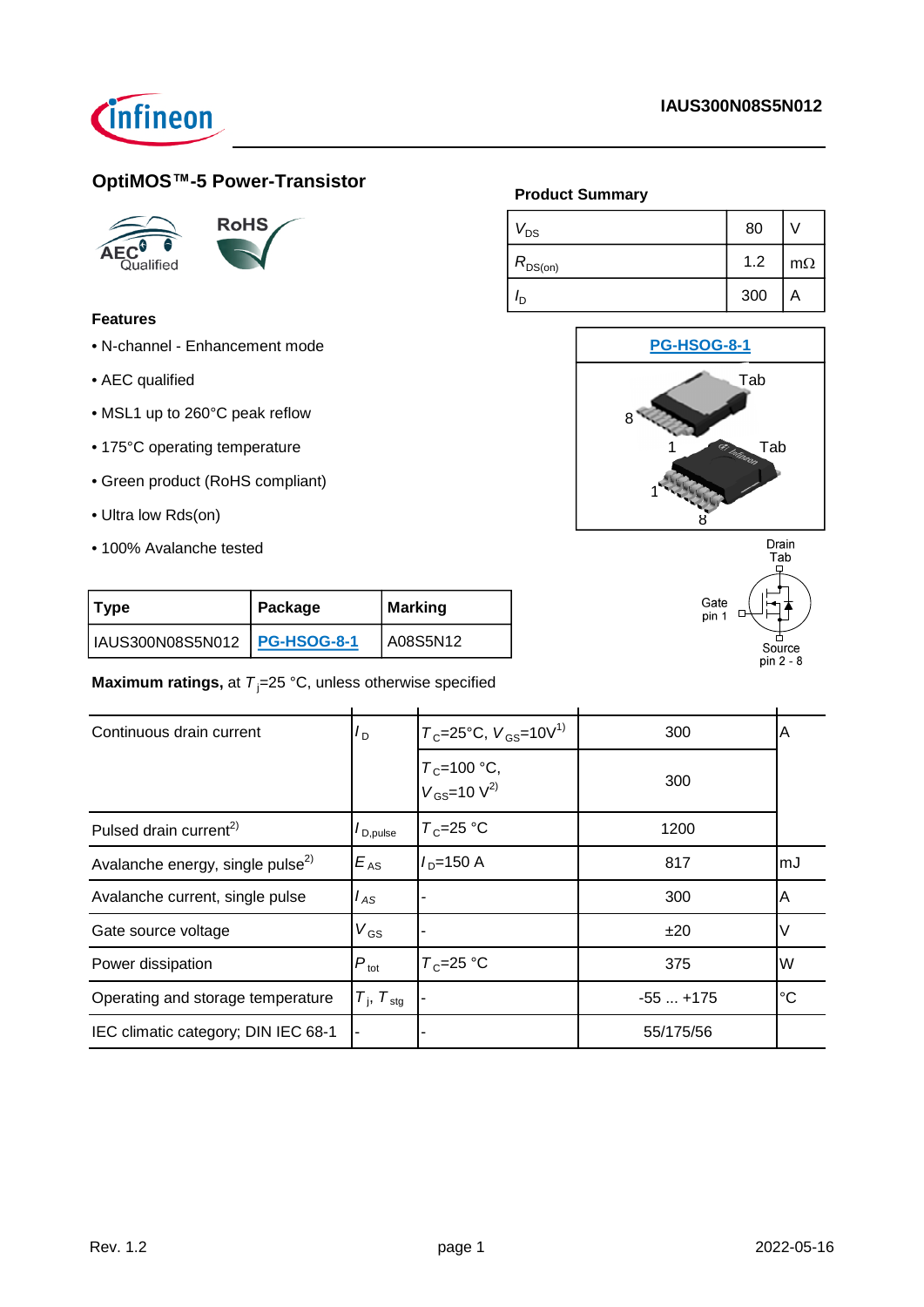

| <b>Parameter</b>                      | Symbol     | <b>Conditions</b> | <b>Values</b> |      |      | <b>Unit</b> |
|---------------------------------------|------------|-------------------|---------------|------|------|-------------|
|                                       |            |                   | min.          | typ. | max. |             |
| Thermal characteristics <sup>2)</sup> |            |                   |               |      |      |             |
| Thermal resistance, junction - case   | $R_{thJC}$ | ٠                 | ٠             |      | 0.4  | K/W         |

**Electrical characteristics,** at  $T_j = 25 \text{ °C}$ , unless otherwise specified

### **Static characteristics**

| Drain-source breakdown voltage <sup>2)</sup> |                  | $V_{\text{(BR)DSS}}$ $\begin{bmatrix} V_{\text{GS}} = 0 & V, \\ I_{\text{D}} = 1 & mA \end{bmatrix}$ | 80  |     |     |           |
|----------------------------------------------|------------------|------------------------------------------------------------------------------------------------------|-----|-----|-----|-----------|
| Gate threshold voltage                       | $V_{\rm GS(th)}$ | $V_{DS} = V_{GS}$ , $I_{D} = 275 \mu A$                                                              | 2.2 | 3   | 3.8 |           |
|                                              |                  | $V_{DS}$ =50 V, $V_{GS}$ =0 V,<br>$T_i$ =85 °C <sup>2)</sup>                                         |     | 1   | 20  |           |
| Gate-source leakage current                  | l <sub>GSS</sub> | $V_{GS}$ =20 V, $V_{DS}$ =0 V                                                                        |     |     | 100 | nA        |
| Drain-source on-state resistance             | $R_{DS(on)}$     | $V_{GS}$ =6 V, $I_{D}$ =75 A                                                                         |     | 1.3 | 1.7 | $m\Omega$ |
|                                              |                  | $V_{GS}$ =10 V, $I_{D}$ =100 A                                                                       |     | 1.0 | 1.2 |           |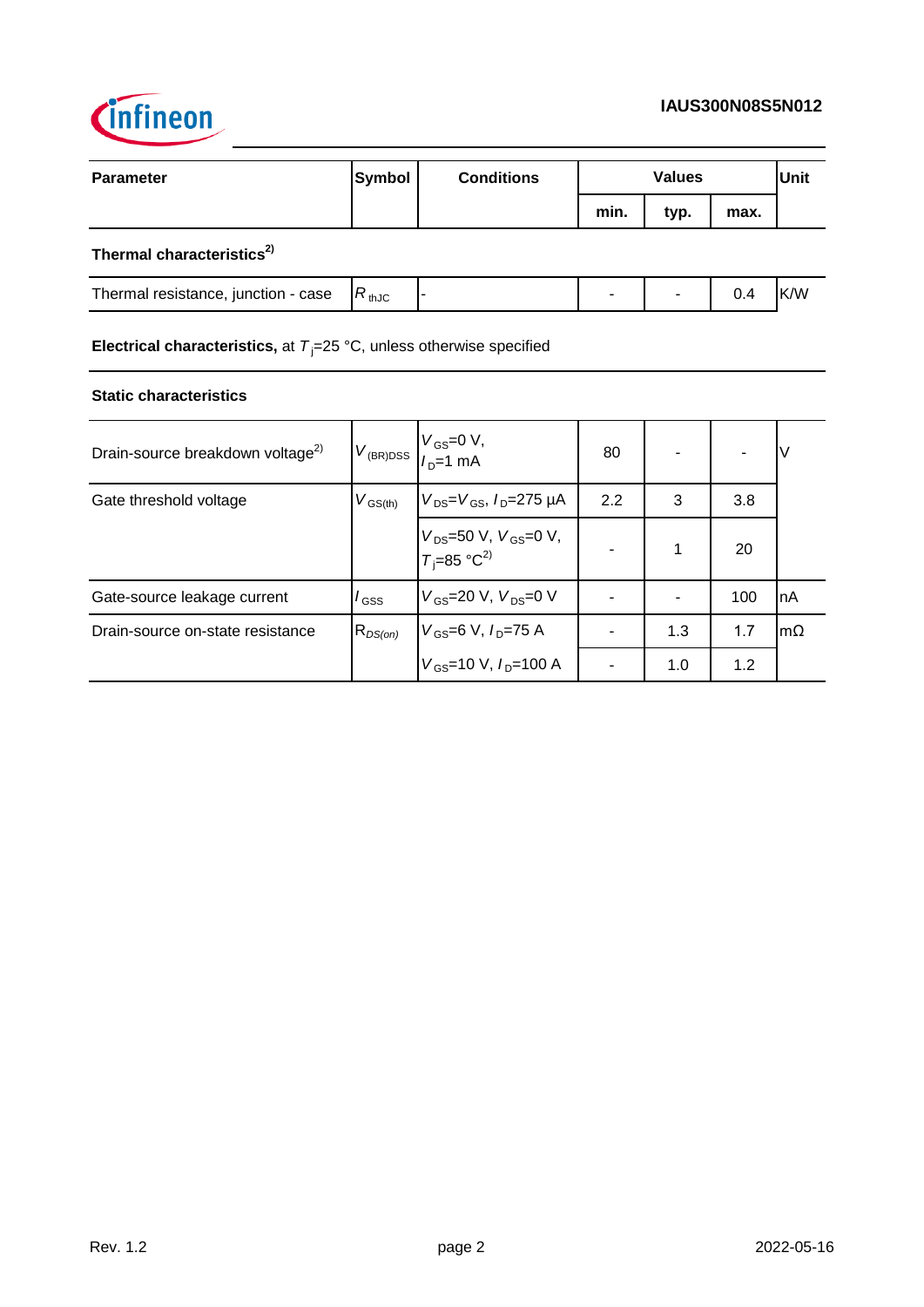

| <b>Parameter</b>                                                                                                   | <b>Symbol</b>        | <b>Conditions</b>                                    |                          | <b>Values</b> |                          | Unit   |
|--------------------------------------------------------------------------------------------------------------------|----------------------|------------------------------------------------------|--------------------------|---------------|--------------------------|--------|
|                                                                                                                    |                      |                                                      | min.                     | typ.          | max.                     |        |
| Dynamic characteristics <sup>2)</sup>                                                                              |                      |                                                      |                          |               |                          |        |
| Input capacitance                                                                                                  | $C_{\,\mathrm{iss}}$ |                                                      | $\overline{a}$           | 12500         | 16250                    | pF     |
| Output capacitance                                                                                                 | $C_{\rm \,oss}$      | $V_{GS}$ =0 V, $V_{DS}$ =40 V,<br>$f=1$ MHz          |                          | 2000          | 2600                     |        |
| Reverse transfer capacitance                                                                                       | $C_{\rm rss}$        |                                                      |                          | 86            | 130                      |        |
| Turn-on delay time                                                                                                 | $t_{\text{d}(on)}$   |                                                      |                          | 31            | $\blacksquare$           | ns     |
| Rise time                                                                                                          | $t_{\rm r}$          | $V_{DD}$ =40 V, $V_{GS}$ =10 V,                      |                          | 19            | $\overline{\phantom{0}}$ |        |
| Turn-off delay time                                                                                                | $t_{d(\text{off})}$  | $ID=100$ A, $RG=3.5$ $\Omega$                        | $\overline{a}$           | 69            | $\blacksquare$           |        |
| Fall time                                                                                                          | $t_{\rm f}$          |                                                      | $\overline{\phantom{a}}$ | 55            | $\blacksquare$           |        |
| Gate Charge Characteristics <sup>2)</sup>                                                                          |                      |                                                      |                          |               |                          |        |
| Gate to source charge                                                                                              | $Q_{\rm gs}$         | $V_{DD}$ =40 V, $I_D$ =100 A,<br>$V_{GS}$ =0 to 10 V | L.                       | 56            | 73                       | nC     |
| Gate charge total                                                                                                  | $Q_g$                |                                                      |                          | 178           | 231                      |        |
| Gate plateau voltage                                                                                               | $V_{\rm plateau}$    |                                                      | $\overline{\phantom{0}}$ | 4.5           | $\overline{\phantom{0}}$ | $\vee$ |
| <b>Reverse Diode</b>                                                                                               |                      |                                                      |                          |               |                          |        |
| Diode continous forward current <sup>2)</sup>                                                                      | $I_{\rm S}$          | $T_c = 25$ °C                                        |                          | ÷,            | 300                      | A      |
| Diode pulse current <sup>2)</sup>                                                                                  | $I_{S, pulse}$       |                                                      |                          |               | 1200                     |        |
| Diode forward voltage                                                                                              | $V_{SD}$             | $V_{GS}$ =0 V, $I_F$ =100 A,<br>$T_i = 25$ °C        |                          | 0.9           | 1.2                      | V      |
| Reverse recovery time <sup>2)</sup>                                                                                | $t_{\rm rr}$         | $V_R$ =40 V, $I_F$ =50A,                             | $\blacksquare$           | 86            | $\blacksquare$           | ns     |
| Reverse recovery charge <sup>2)</sup>                                                                              | $Q_{\rm rr}$         | $di_F/dt = 100$ A/µs                                 | $\overline{a}$           | 177           | $\blacksquare$           | nC     |
| <sup>1)</sup> Current is limited by bondwire; with an $R_{thJC}$ = 0.4 K/W the chip is able to carry 400A at 25°C. |                      |                                                      |                          |               |                          |        |

<sup>2)</sup> Defined by design. Not subject to production test.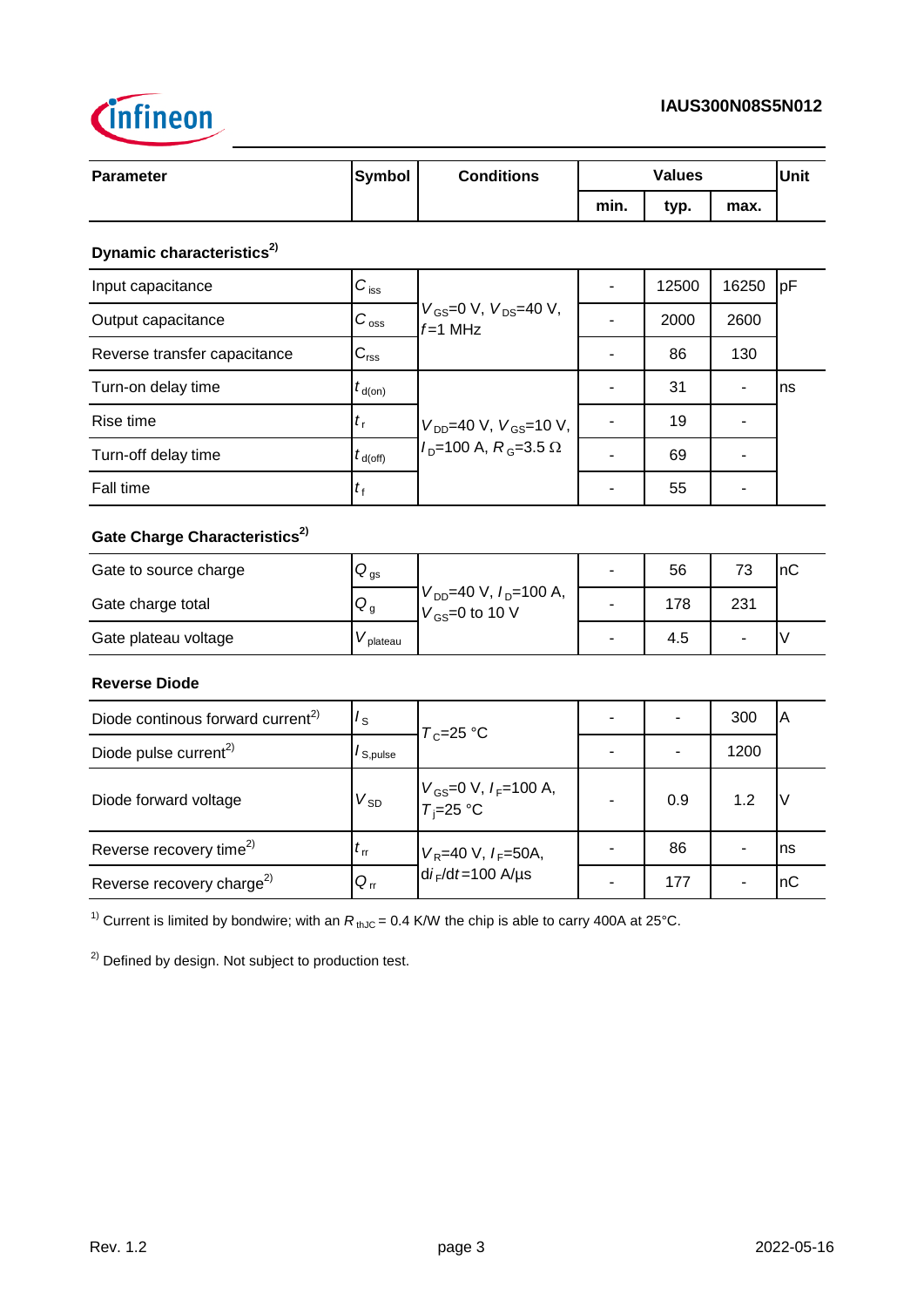# **1 Power dissipation 2 Drain current**

Cinfineon

 $P_{\text{tot}} = f(T_C); V_{\text{GS}} \ge 6 \text{ V}$  *I*<sub>D</sub> =  $f(T_C); V_{\text{GS}} \ge 6 \text{ V}$ 



 $I_D = f(V_{DS})$ ;  $T_C = 25 °C$ ;  $D = 0$ 



# **3 Safe operating area 4 Max. transient thermal impedance**

 $Z_{thJC} = f(t_p)$ 

parameter:  $t_{\rm p}$  **parameter:**  $D = t_{\rm p}/T$ 

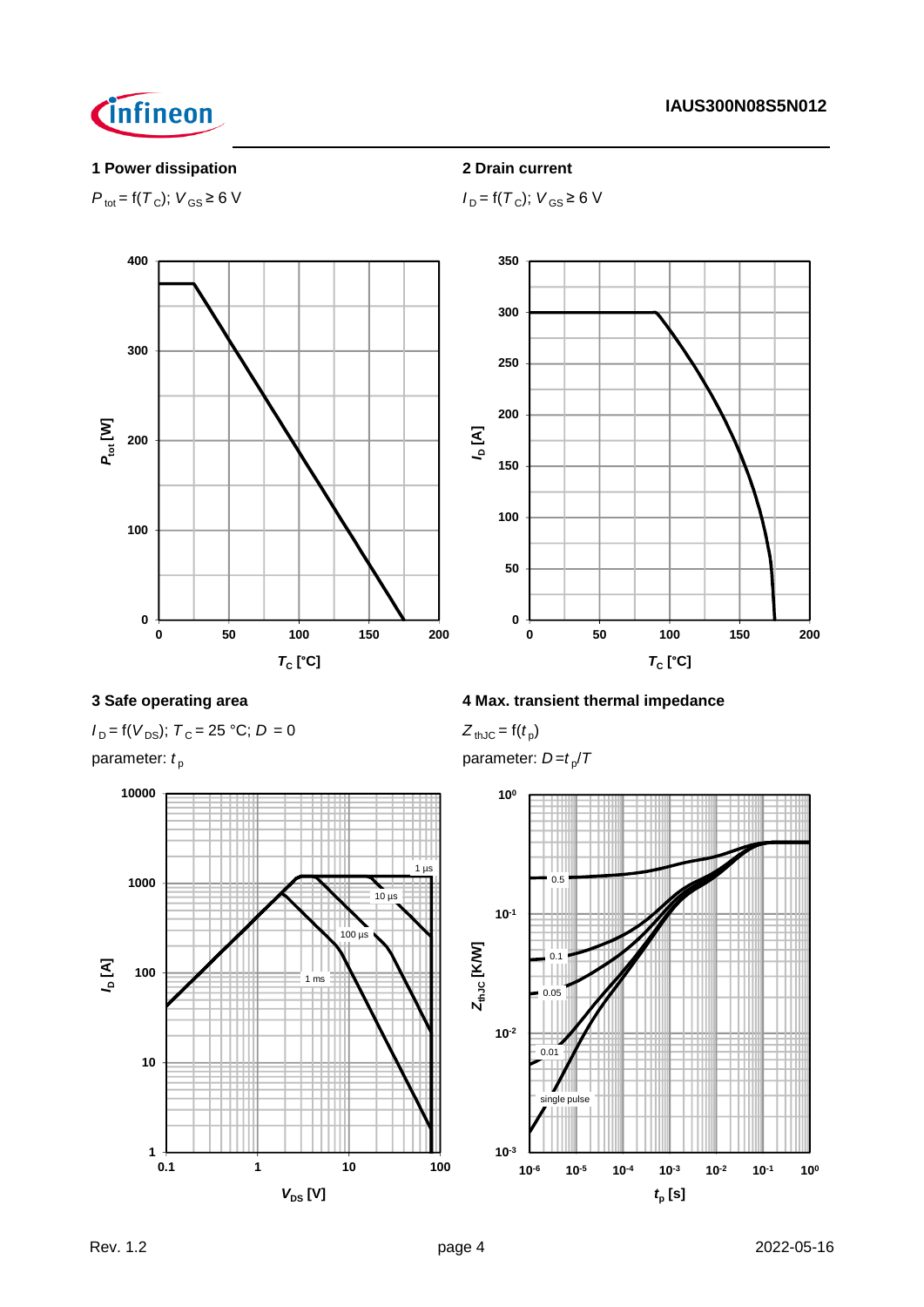

# $I_D = f(V_{DS})$ ;  $T_i = 25 \text{ °C}$  *R*  $D_{DS(on)} = (I_D)$ ;  $T_i = 25 \text{ °C}$

parameter:  $V_{GS}$  parameter:  $V_{GS}$ 



# **5 Typ. output characteristics 6 Typ. drain-source on-state resistance**



 $R_{DS(on)}$  = f(T<sub>j</sub>);  $I_D$  = 100 A;  $V_{GS}$  = 10 V

# **7 Typ. transfer characteristics 8 Typ. drain-source on-state resistance**

 $I_D = f(V_{GS})$ ;  $V_{DS} = 6V$ 

parameter: T<sub>j</sub>

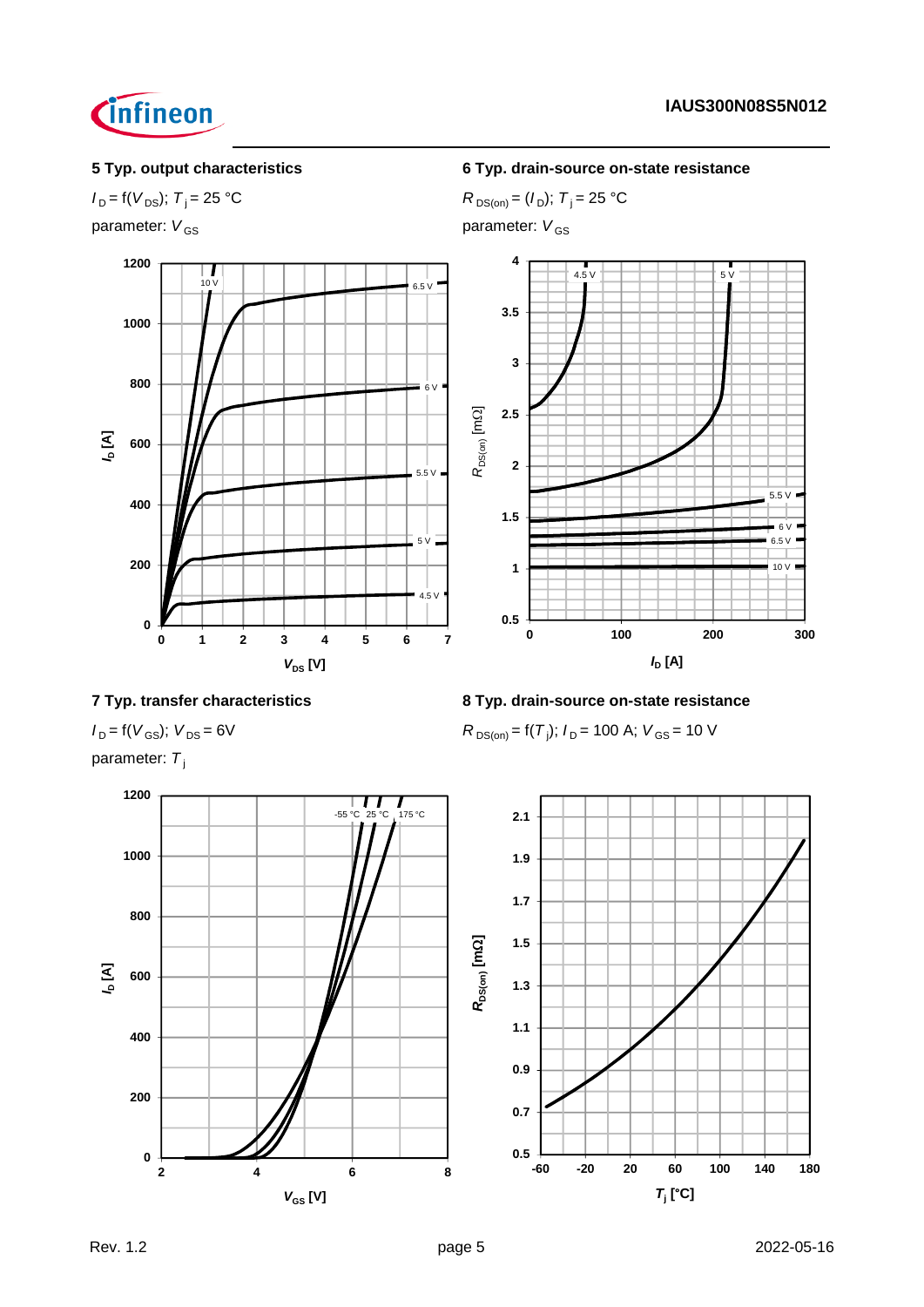

# **9 Typ. gate threshold voltage 10 Typ. capacitances**

 $V_{GS(th)} = f(T_i)$ ;  $V_{GS} = V_{DS}$ 

parameter:  $I_D$ 



# **11 Typical forward diode characteristicis 12 Typ. avalanche characteristics**

 $I_{AS} = f(V_{SD})$  *I<sub>AS</sub>* =  $f(t_{AV})$ 



 $C = f(V_{DS})$ ;  $V_{GS} = 0$  V;  $f = 1$  MHz



parameter:  $T_j$  parameter:  $T_{j(\text{start})}$ 

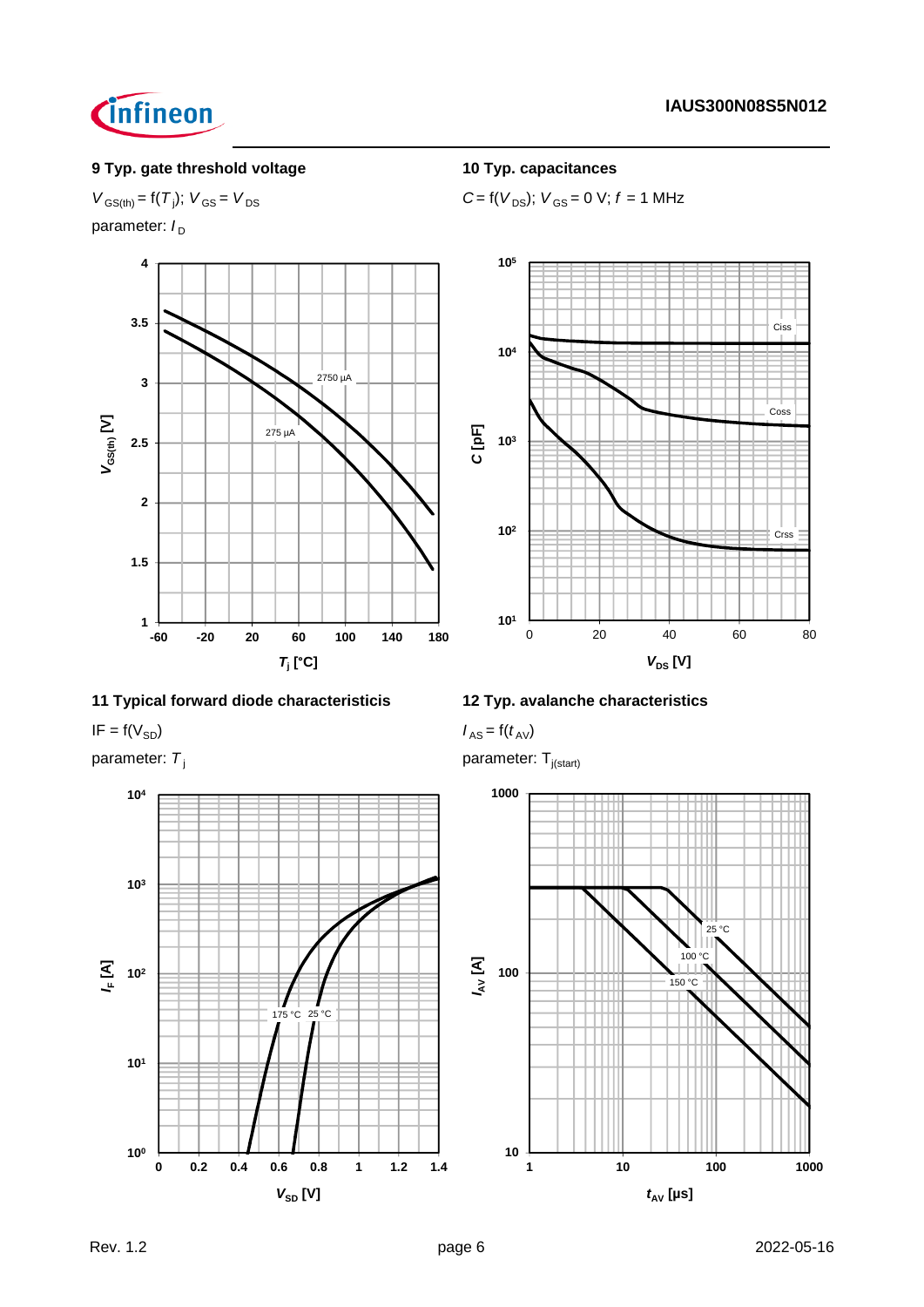

# **13 Typical avalanche energy 14 Drain-source breakdown voltage**

### $E_{AS} = f(T_i)$ )  $V_{BR(DSS)} = f(T_j); I_{D_typ} = 1 \text{ mA}$

parameter:  $I_D$ 



# **15 Typ. gate charge 16 Gate charge waveforms**

 $V_{GS}$  = f( $Q_{gate}$ );  $I_D$  = 300 A pulsed

parameter: V<sub>DD</sub>

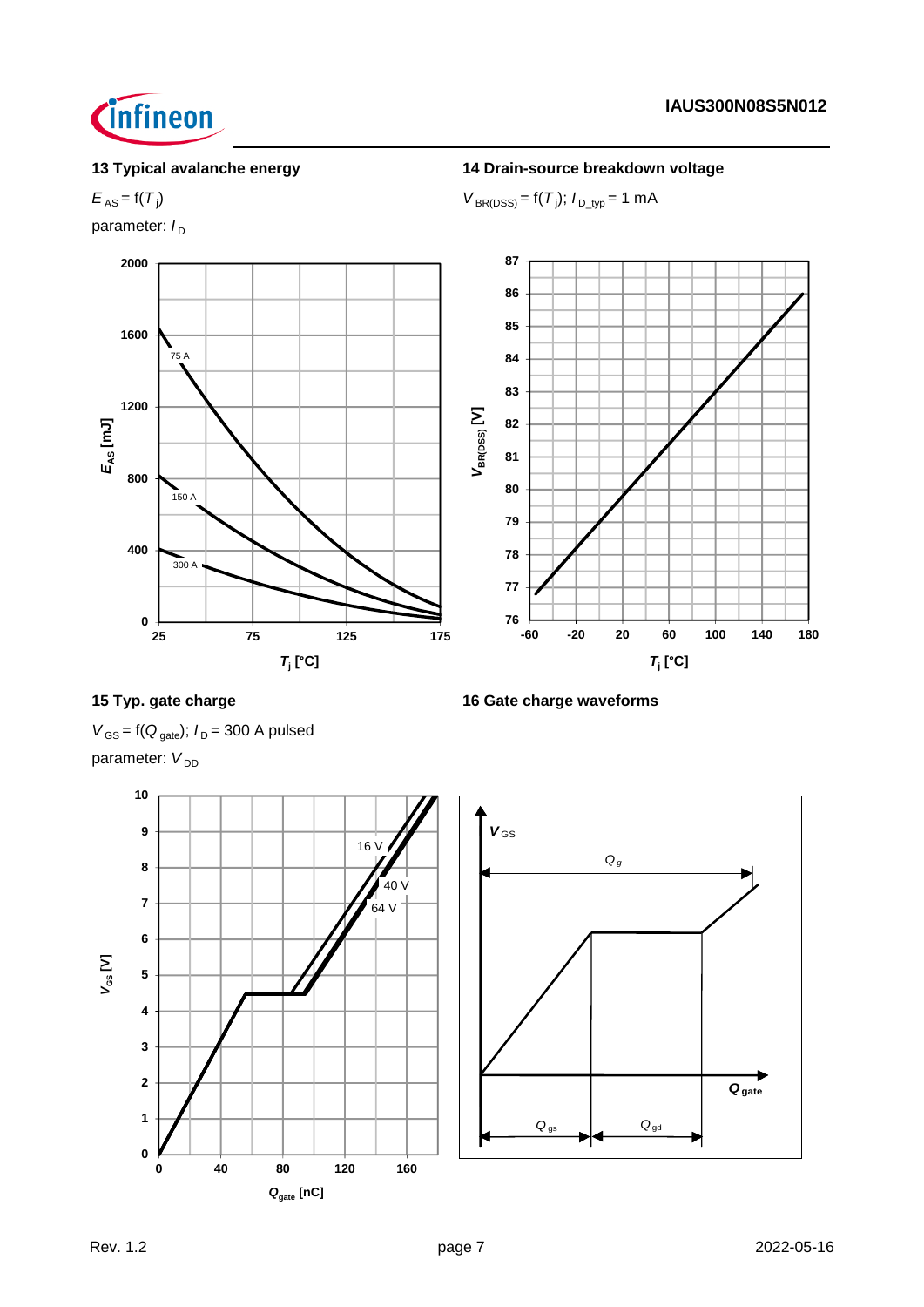

**Published by Infineon Technologies AG 81726 Munich, Germany**

**© Infineon Technologies AG 2020 All Rights Reserved.**

### **Legal Disclaimer**

The information given in this document shall in no event be regarded as a guarantee of conditions or characteristics. With respect to any examples or hints given herein, any typical values stated herein and/or any information regarding the application of the device, Infineon Technologies hereby disclaims any and all warranties and liabilities of any kind, including without limitation, warranties of non-infringement of intellectual property rights of any third party.

### **Information**

For further information on technology, delivery terms and conditions and prices, please contact

### **Warnings**

Due to technical requirements, components may contain dangerous substances. For information on the types in question, please contact the nearest Infineon Technologies Office. Infineon Technologies components may be used in life-support devices or systems only with the express written approval of Infineon Technologies, if a failure of such components can reasonably be expected to cause the failure of that life-support device or system or to affect the safety or effectiveness of that device or system. Life support devices or systems are intended to be implanted in the human body or to support and/or maintain and sustain and/or protect human life. If they fail, it is reasonable to assume that the health of the user or other persons may be endangered.